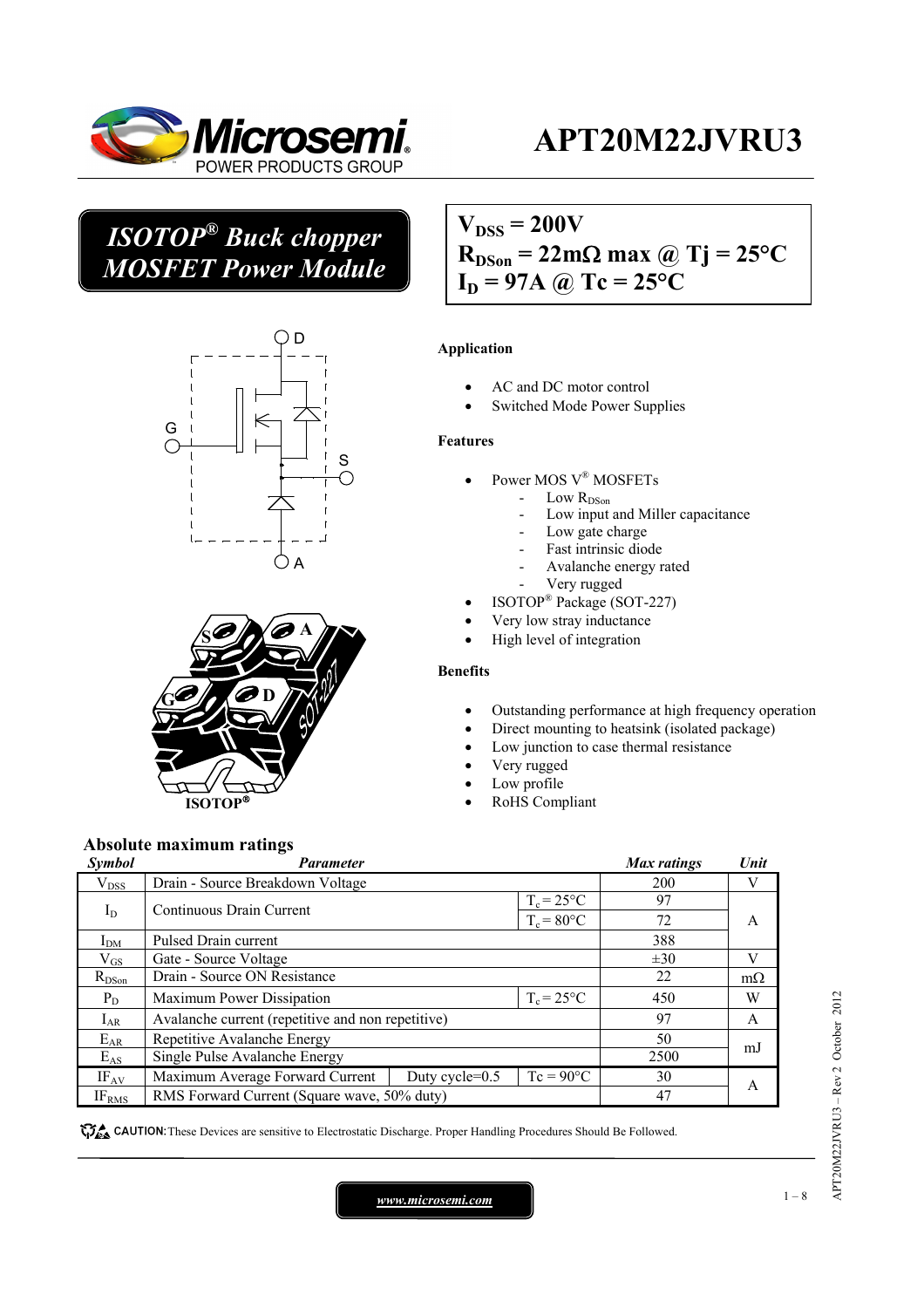

## All ratings  $@T_j = 25°C$  unless otherwise specified

### **Electrical Characteristics**

|              | Symbol Characteristic           | <b>Test Conditions</b>                          |                     | Min | ľvv | <b>Max</b> | Unit      |
|--------------|---------------------------------|-------------------------------------------------|---------------------|-----|-----|------------|-----------|
| $I_{DSS}$    | Zero Gate Voltage Drain Current | $V_{GS} = 0V$ , $V_{DS} = 200V$                 | $T_i = 25^{\circ}C$ |     |     | 25         | μA        |
|              |                                 | $V_{GS} = 0V$ , $V_{DS} = 160V$   $T_i = 125°C$ |                     |     |     | 250        |           |
| $R_{DS(on)}$ | Drain – Source on Resistance    | $V_{GS} = 10V$ , $I_D = 48.5A$                  |                     |     |     | 22         | $m\Omega$ |
| $V_{GS(th)}$ | Gate Threshold Voltage          | $V_{GS} = V_{DS}$ , $I_D = 2.5 mA$              |                     |     |     |            | V         |
| $I_{GSS}$    | Gate – Source Leakage Current   | $V_{GS} = \pm 20 V$ , $V_{DS} = 0V$             |                     |     |     | $\pm 100$  | nA        |

### **Dynamic Characteristics**

| <b>Symbol</b>       | <i><b>Characteristic</b></i> | <b>Test Conditions</b>                                                        | Min | $\mathcal{I}yp$ | <b>Max</b> | Unit |
|---------------------|------------------------------|-------------------------------------------------------------------------------|-----|-----------------|------------|------|
| $C_{iss}$           | <b>Input Capacitance</b>     | $V_{GS} = 0V$                                                                 |     | 8500            |            |      |
| $C_{\rm oss}$       | <b>Output Capacitance</b>    | $V_{DS}$ = 25V                                                                |     | 1950            |            | pF   |
| $C_{\rm rss}$       | Reverse Transfer Capacitance | $f = 1MHz$                                                                    |     | 560             |            |      |
| $Q_{g}$             | Total gate Charge            | $V_{GS} = 10V$                                                                |     | 290             |            |      |
| $Q_{gs}$            | Gate – Source Charge         | $V_{\text{Bus}} = 100V$<br>$I_D = 97A$ (a) $T_J = 25^{\circ}C$                |     | 66              |            | nC   |
| $Q_{gd}$            | Gate – Drain Charge          |                                                                               |     | 120             |            |      |
| $T_{d(0n)}$         | Turn-on Delay Time           | $V_{GS} = 15V$                                                                |     | 16              |            |      |
| $T_r$               | Rise Time                    | $V_{\text{Bus}} = 100V$<br>$I_D = 97A$ (a) $T_J = 25$ °C<br>$R_G = 0.6\Omega$ |     | 25              |            |      |
| $T_{\text{d(off)}}$ | Turn-off Delay Time          |                                                                               |     | 48              |            | ns   |
| $T_f$               | Fall Time                    |                                                                               |     | 8               |            |      |

### **Chopper diode ratings and characteristics**

| <i>Symbol</i> | <i><b>Characteristic</b></i>     | <b>Test Conditions</b>                               |                | Min | $\mathcal{I}yp$ | <b>Max</b> | Unit         |
|---------------|----------------------------------|------------------------------------------------------|----------------|-----|-----------------|------------|--------------|
| $V_{\rm F}$   | Diode Forward Voltage            | $I_F = 30A$                                          |                |     | 1.1             | 1.15       |              |
|               |                                  | $I_F = 60A$                                          |                |     | 1.4             |            | V            |
|               |                                  | $I_F = 30A$                                          | $T_i = 125$ °C |     | 0.9             |            |              |
| $I_{RM}$      | Maximum Reverse Leakage Current  | $V_R = 200V$                                         | $T_i = 25$ °C  |     |                 | 250        | μA           |
|               |                                  | $V_R = 200V$                                         | $T_i = 125$ °C |     |                 | 500        |              |
| $C_T$         | Junction Capacitance             | $V_R = 200V$                                         |                |     | 94              |            | pF           |
|               | Reverse Recovery Time            | $I_F = 1A, V_R = 30V$                                | $T_i = 25$ °C  | 21  |                 |            |              |
| $t_{rr}$      |                                  | $di/dt = 200A/\mu s$                                 |                |     |                 |            | ns           |
|               | Reverse Recovery Time            | $I_F = 30A$<br>$V_R = 133V$<br>$di/dt = 200A/\mu s$  | $T_i = 25$ °C  |     | 24              |            | $\mathsf{A}$ |
|               |                                  |                                                      | $T_i = 125$ °C |     | 48              |            |              |
| $I_{RRM}$     | Maximum Reverse Recovery Current |                                                      | $T_i = 25$ °C  |     | 3               |            |              |
|               |                                  |                                                      | $T_i = 125$ °C |     | 6               |            |              |
| $Q_{rr}$      | Reverse Recovery Charge          |                                                      | $T_i = 25$ °C  |     | 33              |            | nC           |
|               |                                  |                                                      | $T_i = 125$ °C |     | 150             |            |              |
| $t_{rr}$      | Reverse Recovery Time            | $I_F = 30A$<br>$V_R = 133V$<br>$di/dt = 1000A/\mu s$ |                |     | 31              |            | ns           |
| $Q_{rr}$      | Reverse Recovery Charge          |                                                      | $T_i = 125$ °C |     | 335             |            | nC           |
| $I_{RRM}$     | Maximum Reverse Recovery Current |                                                      |                |     | 19              |            | A            |

*www.microsemi.com* 2 – 8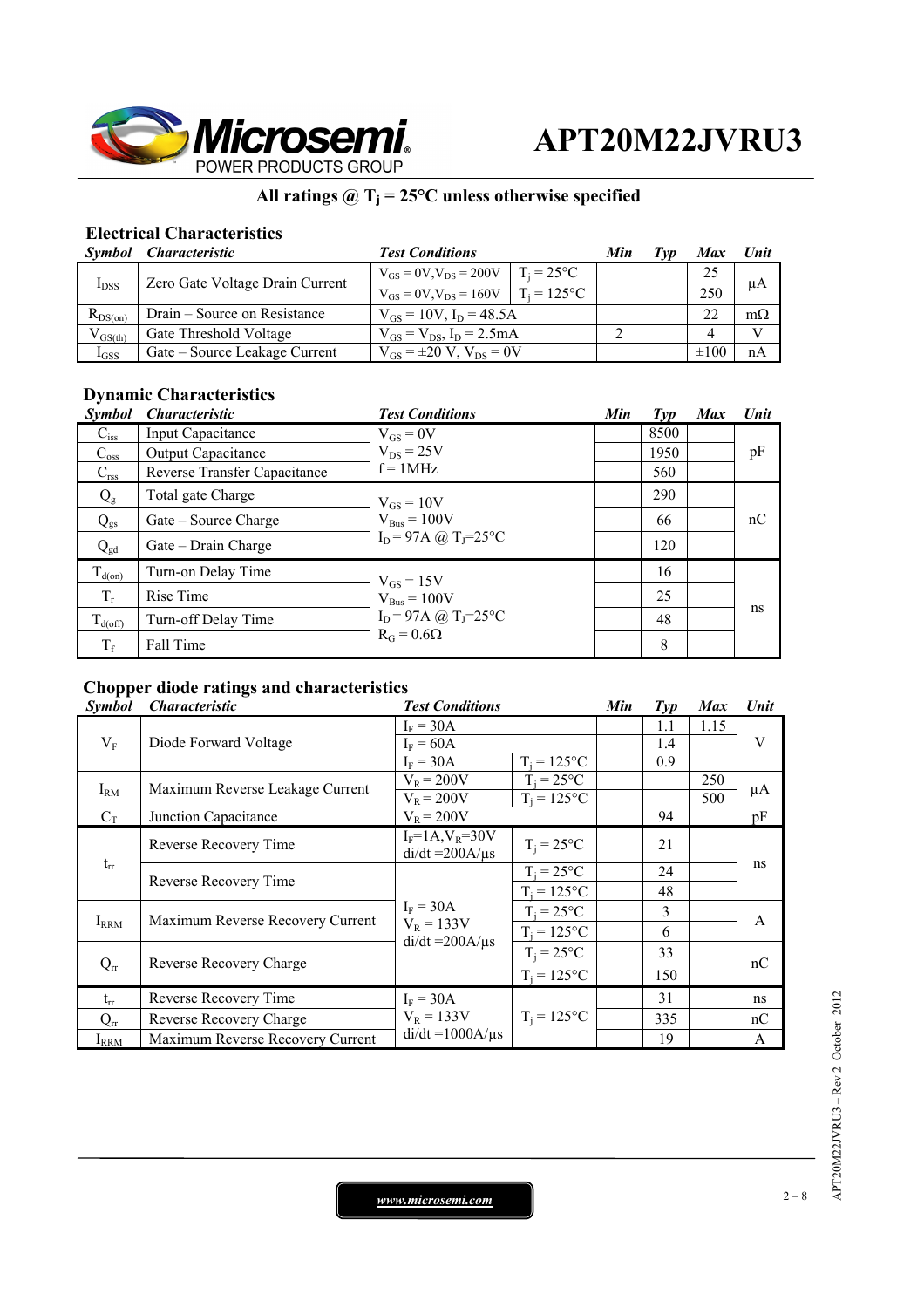

#### **Thermal and package characteristics**

| Symbol | <i>Characteristic</i> |  |
|--------|-----------------------|--|

|                                                   | Symbol Characteristic                                                             |  | Min   | Tvp  | <b>Max</b>         | Unit            |  |
|---------------------------------------------------|-----------------------------------------------------------------------------------|--|-------|------|--------------------|-----------------|--|
| $R_{thJC}$<br>Junction to Case Thermal Resistance | <b>MOSFET</b>                                                                     |  |       | 0.28 |                    |                 |  |
|                                                   | Diode                                                                             |  |       | 1.21 | $\rm ^{\circ} C/W$ |                 |  |
| $R_{thJA}$                                        | Junction to Ambient (IGBT & Diode)                                                |  |       |      | 20                 |                 |  |
| V <sub>ISOL</sub>                                 | RMS Isolation Voltage, any terminal to case $t = 1$ min, 50/60Hz                  |  | 2500  |      |                    |                 |  |
| $T_J, T_{STG}$                                    | Storage Temperature Range                                                         |  | $-55$ |      | 150                | $\rm ^{\circ}C$ |  |
| $T_{\rm L}$                                       | Max Lead Temp for Soldering: 0.063" from case for 10 sec                          |  |       |      | 300                |                 |  |
| Torque                                            | Mounting torque (Mounting $= 8-32$ or 4mm Machine and terminals $= 4$ mm Machine) |  |       |      | 1.5                | N.m             |  |
| Wt                                                | Package Weight                                                                    |  |       | 29.2 |                    | g               |  |

### **Typical MOSFET Performance Curve**

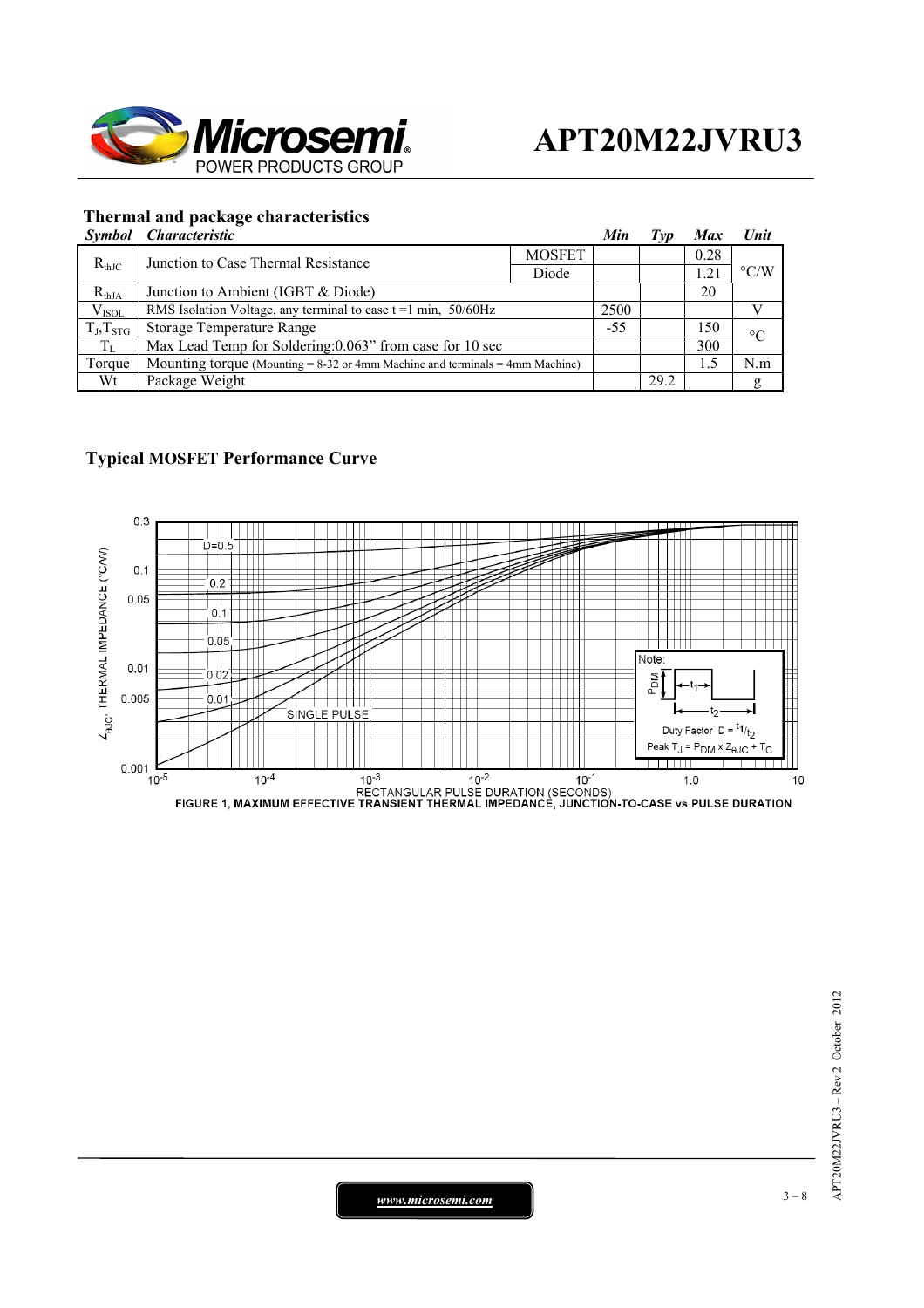



*www.microsemi.com* **1** and 2 and 2 and 3 and 4 - 8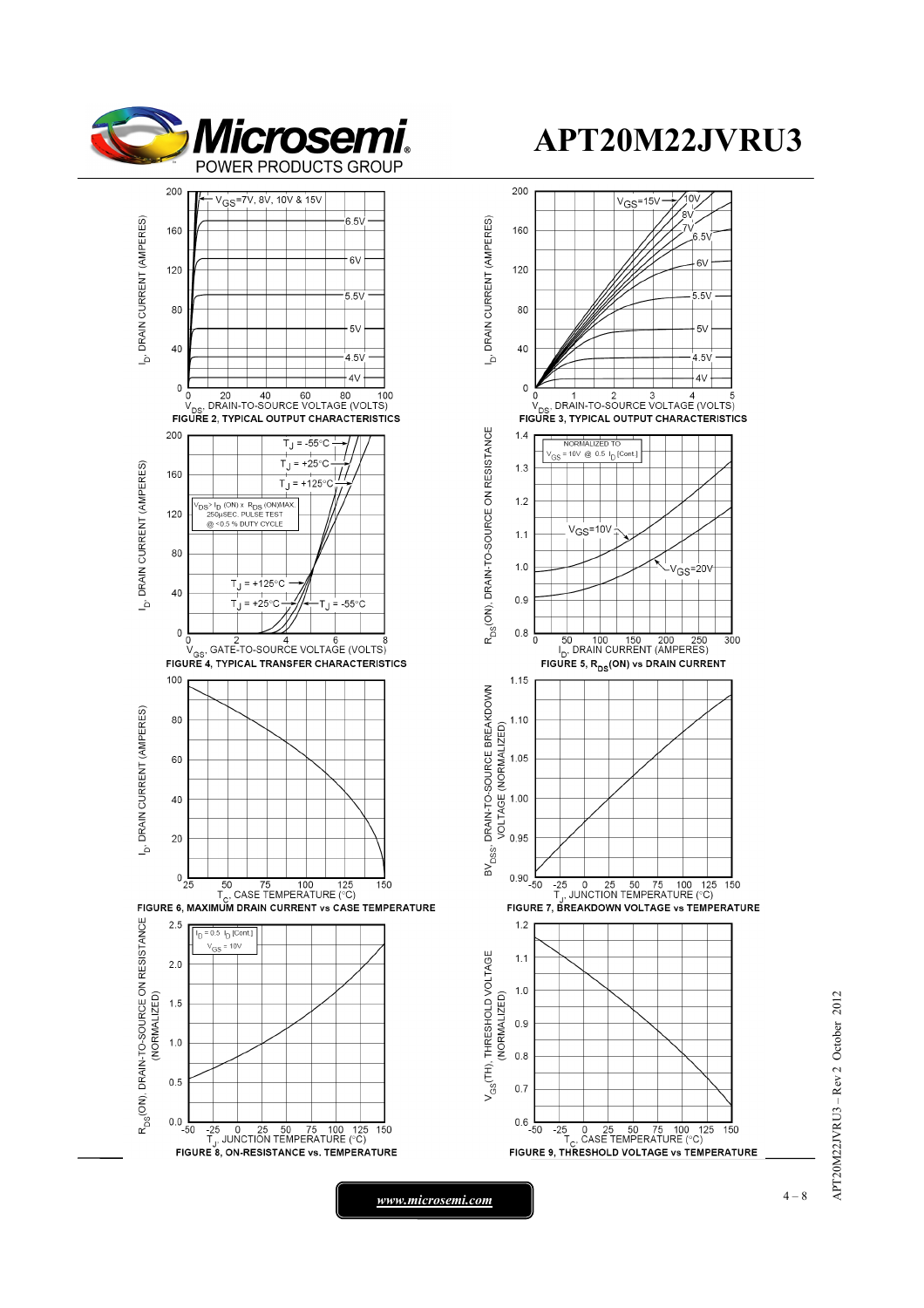













*www.microsemi.com* **1** and 200 and 200 and 3 – 8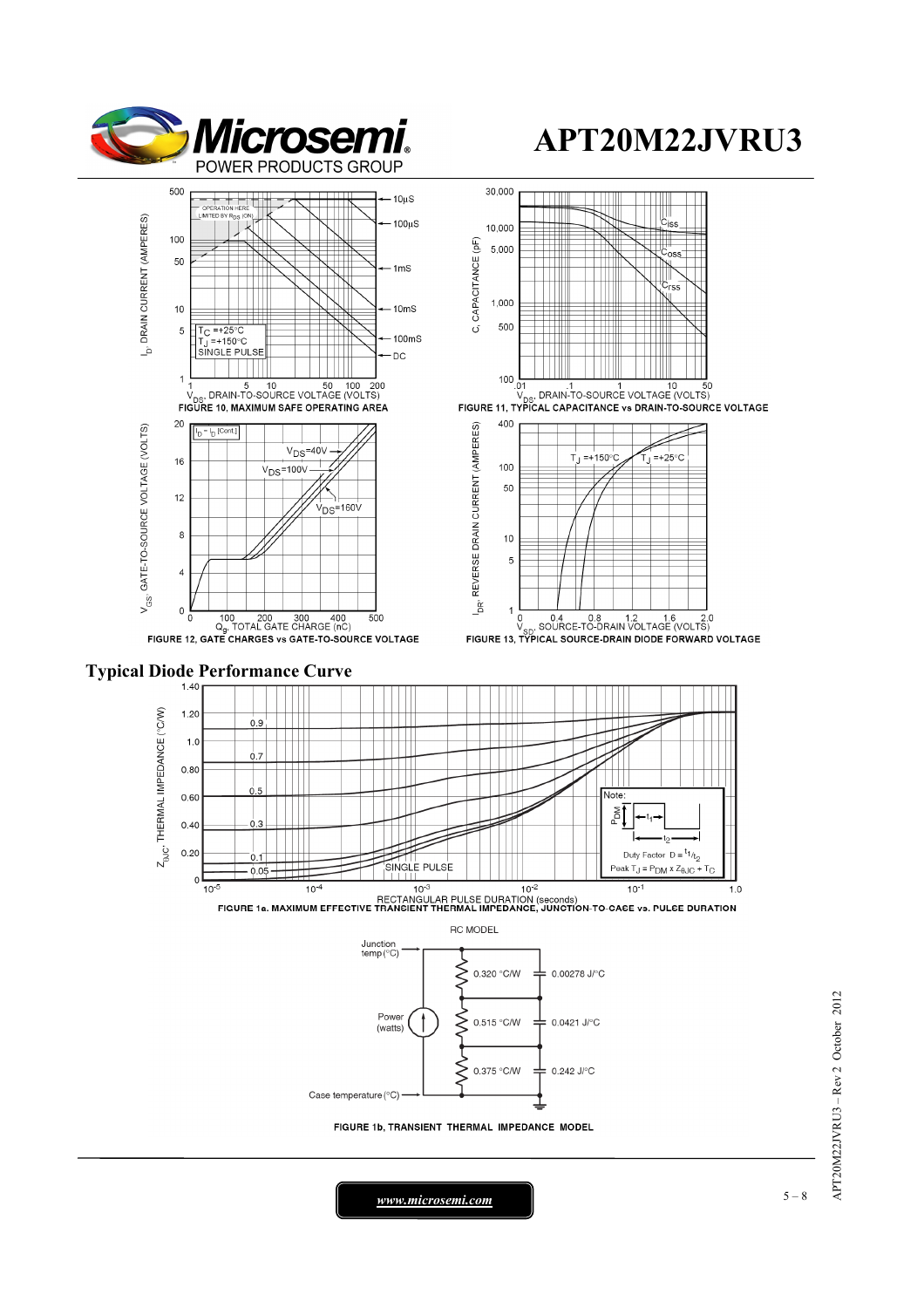



 $APT20M22JVRU3 - Rev 2 October 2012$ APT20M22JVRU3 – Rev 2 October 2012

*www.microsemi.com* **6 – 8**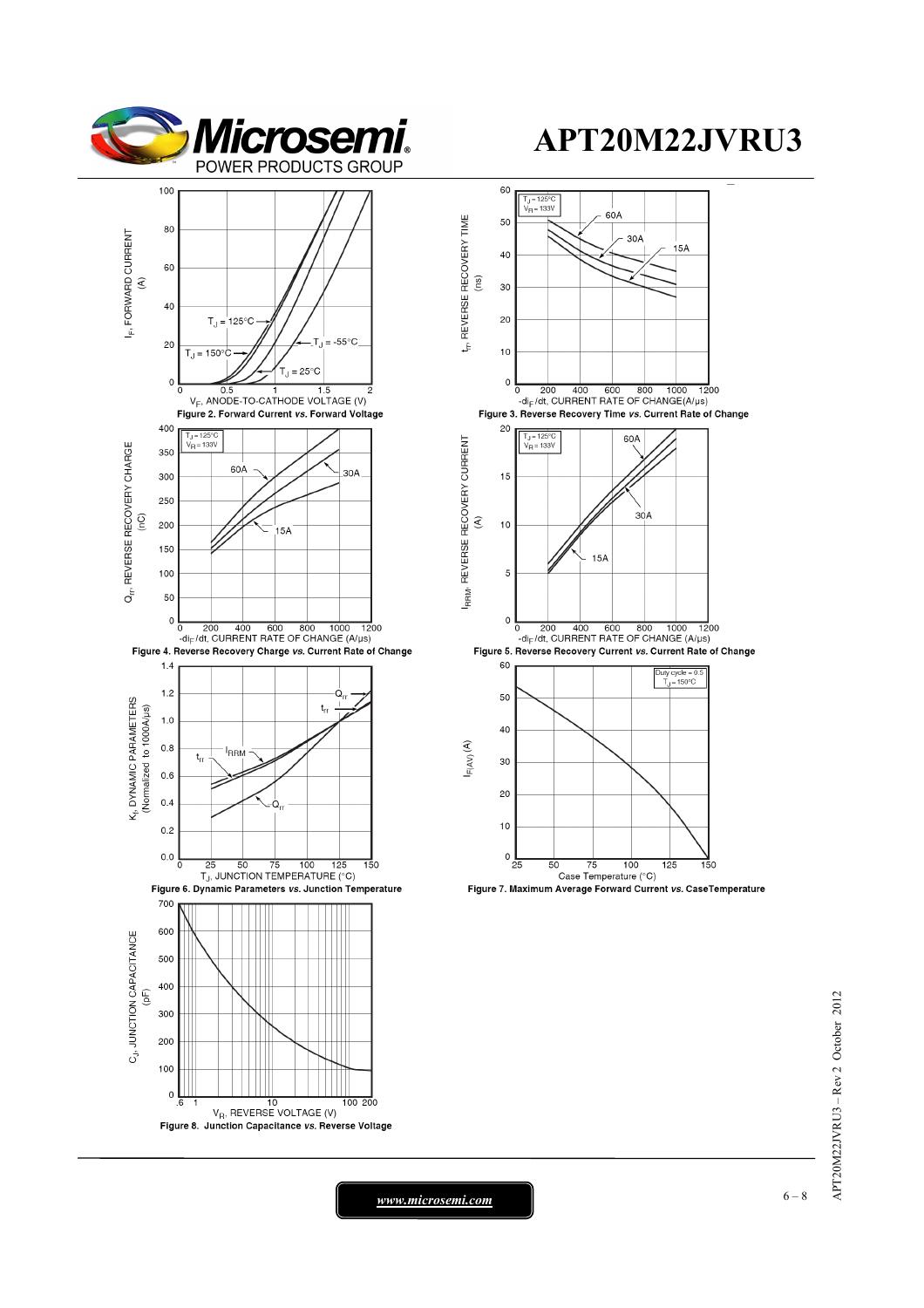

B

 $\boldsymbol{e}$ 



- <sup>1</sup> t<sub>rr</sub> Reverse Recovery Time, measured from zero crossing where diode current goes from positive to negative, to the point at which the straight line through IRRM and 0.25 · IRRM passes through zero.
- $\bigodot$  Q<sub>rr</sub> Area Under the Curve Defined by I<sub>RRM</sub> and t<sub>rr</sub>.

Figure 10, Diode Reverse Recovery Waveform and Definitions



*www.microsemi.com* **7-8**